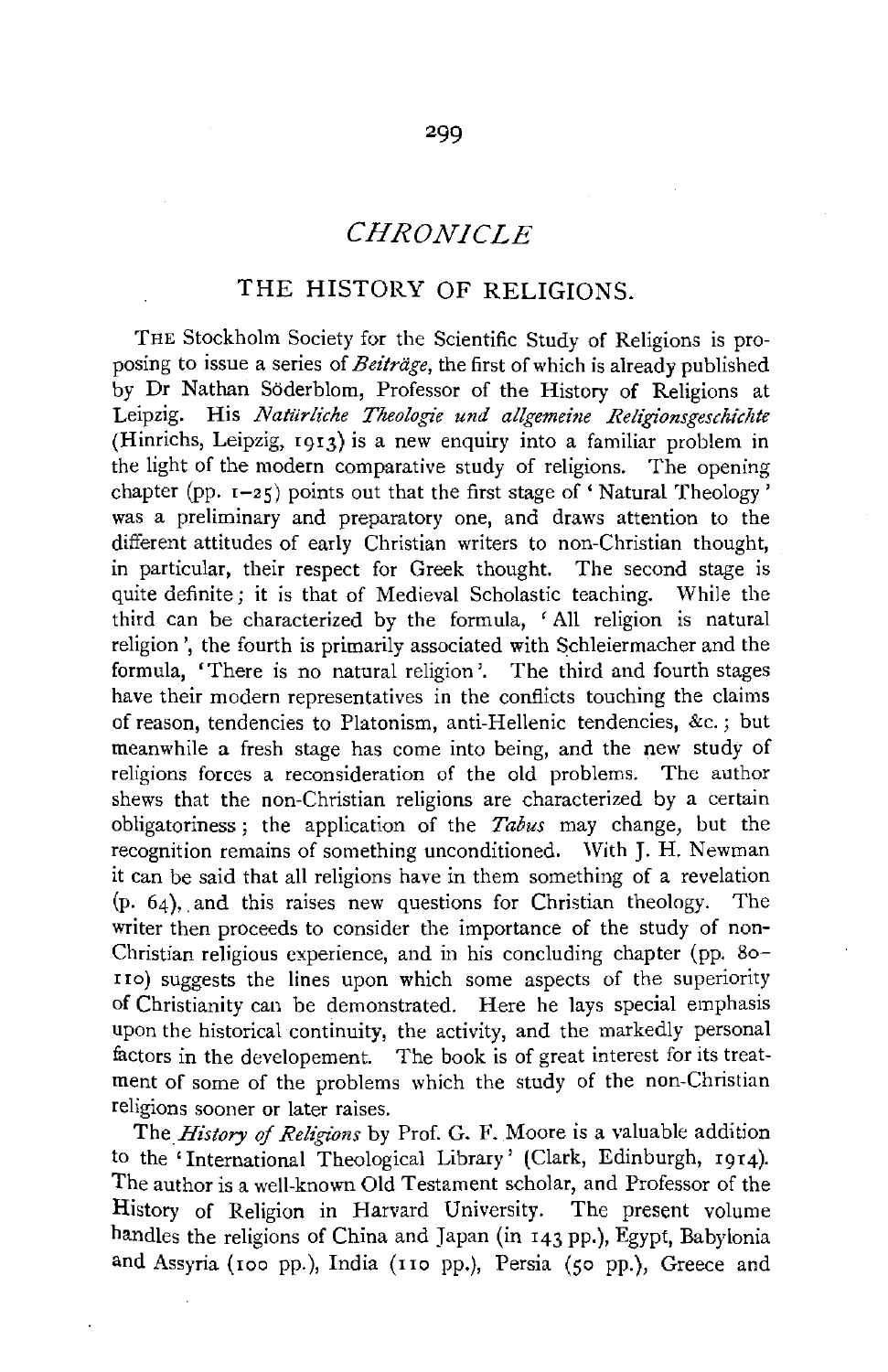## 300 THE JOURNAL OF THEOLOGICAL STUDIES

Rome (nearly 200 pp.); a second volume is to be devoted to Judaism, Christianity, and Mohammedanism, 'three religions so intimately related in origin and history as to constitute a natural group'. The aim is to describe the several religions in their relation to race, environment, and national life and civilization, and to trace their progress and vicissitudes. Attention is paid to the religious conceptions as they are implicit in myth and ritual, or made explicit by poets, prophets, and others. The higher developements in theology, ethics, and religious philosophy are carefully observed; and especially so where they have persisted or have contributed to more modern religious systems. The effort is made to bring out the distinctive features of the various religions rather than the features common to all; but the Index is so planned that the reader can easily enquire for himself into those points of resemblance or of difference which the book does not discuss. The general treatment is adequate, and a select bibliography at the end gives a useful survey, including monographs on special questions. In the nature of the case a book of this kind, covering so wide a field, hardly lends itself to review. It must suffice to say, therefore, that Prof. Moore is a competent authority; he presents the evidence fairly ; and his book has that unity and cohesion which are wanting when a single author is replaced by a number of specialists. It provides the reader with a good store of knowledge, and is a valuable introduction to the further study, whether of the individual religions or of religion in general.

Prof. Sayce has prepared a second edition of his Gifford Lectures for 1900-1902, and *The Religion of Ancient Egypt* (Clark, Edinburgh, 1913) now appears separately, the lectures on the religion of Ancient Babylonia being left for another volume. The evidence is conveniently arranged so that the reader gains a sound idea of the main features of the religion, though not, perhaps, of its historical developement. In the Introduction there are some sensible remarks on the method of studying ancient religions, and the reader is rightly warned that, dependent as we are on literary material for our knowledge of them, we are at the mercy of such evidence as happens to be preserved. Besides this, we have the ideas of the more conspicuous individuals rather than of the rank and file, and chap. ix, on 'the popular religion', gives a very interesting account of the beliefs and customs of the ordinary people. At the same time, this chapter illustrates the psychological characteristics of the natives, and actually justifies some of the 'anthropological' methods at which Prof. Sayce is elsewhere inclined to look askance (p. **17** sq.). The new edition does not call for any detailed notice; it preserves the distinctive features of the old one, and is throughout more popular than technical.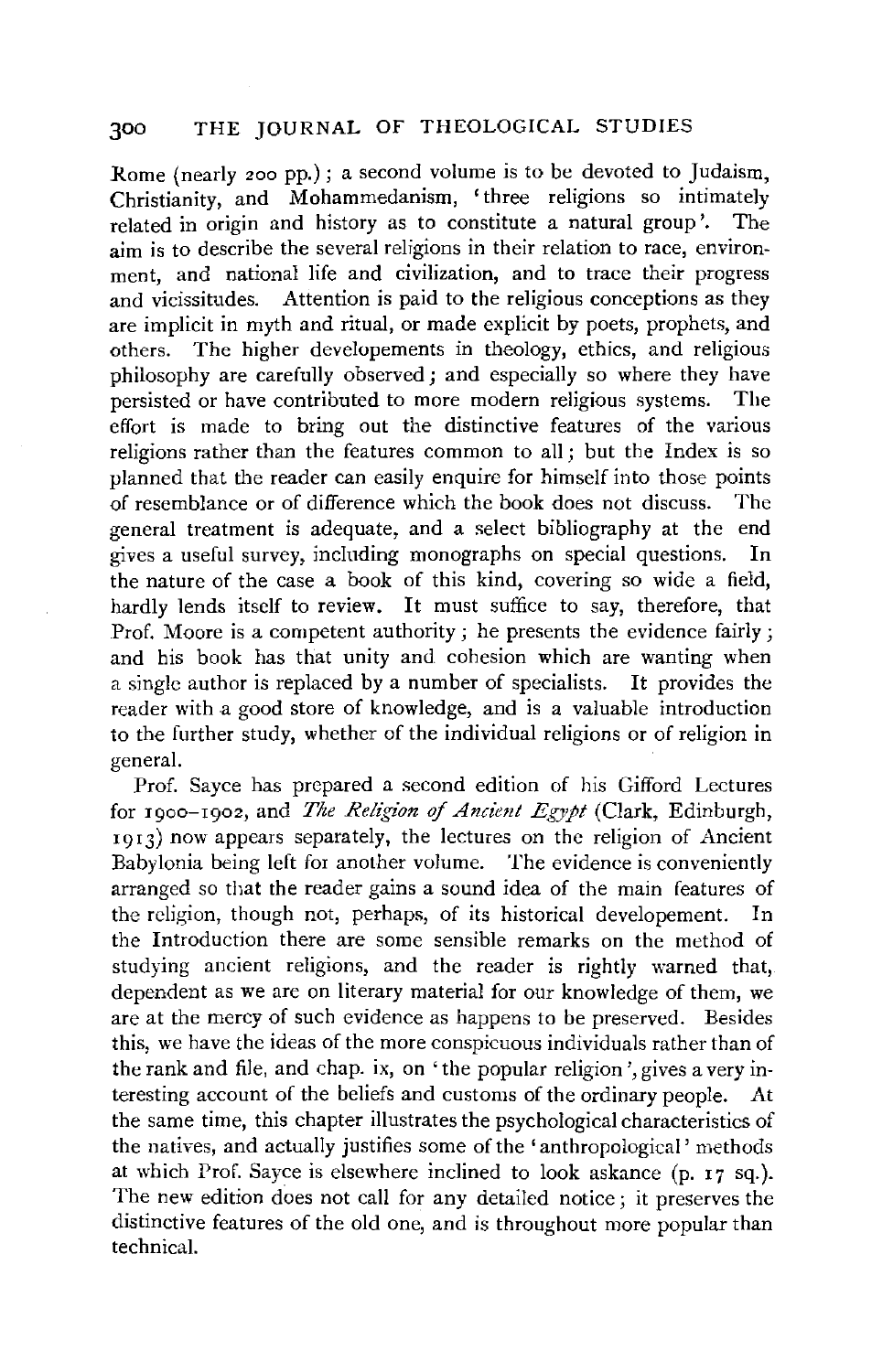Three technical works may next be noticed. Dr Johann Schwab publishes a doctoral dissertation : *Der Begrijf der Nejes in den hei!igen Schri/ten des Allen Testamentes* (Noske, Leipzig, 1913). This is an elaborate little monograph of over roo pages, crowded with detail and often unnecessarily ponderous. It is, however, an interesting contribution to the ideas of the soul in pre-Christian Palestine, and is quite worthy of consideration. The psychological and anthropological sides are rather weak. Highly technical, though of very real importance, is the work by Prof. James A. Montgomery, *Aramaic Incantation Texts from Nippur* (University Museum, Philadelphia, 1913). The work is the third volume of the publications of the Babylonian section of the Museum, and, extending outside the field of the Nippur texts, deals with 'bowl' inscriptions and ancient magical literature. There are forty-two texts, Jewish, Syriac, and Mandaic, with forty plates. Apart from their philological and other features of technical importance, the value of the texts lies also in the light they throw upon popular religious and magical ideas in Babylonia about the sixth to eighth centuries A.D. They furnish positive evidence for the character of popular thought in a land when its civilization has decayed; and this opportunity of comparing the vicissitudes of the higher and lower forms of thought enables one to test current notions of the ' evolution' or developement of religion. Very noteworthy is the retention of much of the Old Babylonian stock of names, ideas, &c.; on the other hand, hardly a trace of Zoroastrianism can be found, and the question arises whether the influence of Persia has been overrated, or whether it had spent itself. The third work is a small pamphlet on 'Babylonian Oil Magic' in the Talmud and in the later Jewish literature, by Dr S. Daiches (Jews' College, London, 1913). He discusses eleven texts found in MSS of the fifteenth and succeeding centuries, and belonging to Dr Gaster; full explanatory and illustrative notes are provided. Of more general interest, perhaps, is no. 11, on account of the use made in it of verses from the Psalms. This practice finds an exact analogy in the Old Babylonian custom of using hymns and psalms in their incantations. In view of certain theories of the priority of magic over religion and of spell over prayer, it is useful to observe how, in the history of a cult, people, or area, the distinctively magical and allied features may represent a later and secondary stage.

Dr Rendel Harris returns once more to his far-reaching study of the distribution and significance of Twins. His latest work, *Boanerges*  (University Press, Cambridge, 1913), takes us to the Bible, and in particular, as the title hints, to the Gospel narratives. The bulky volume {about 450 pp.) has a value of its own for the store of material collected by the author himself, by Mr R. H. D. Willey, and by others. There is much in it that is entertaining and suggestive. On the other hand, the